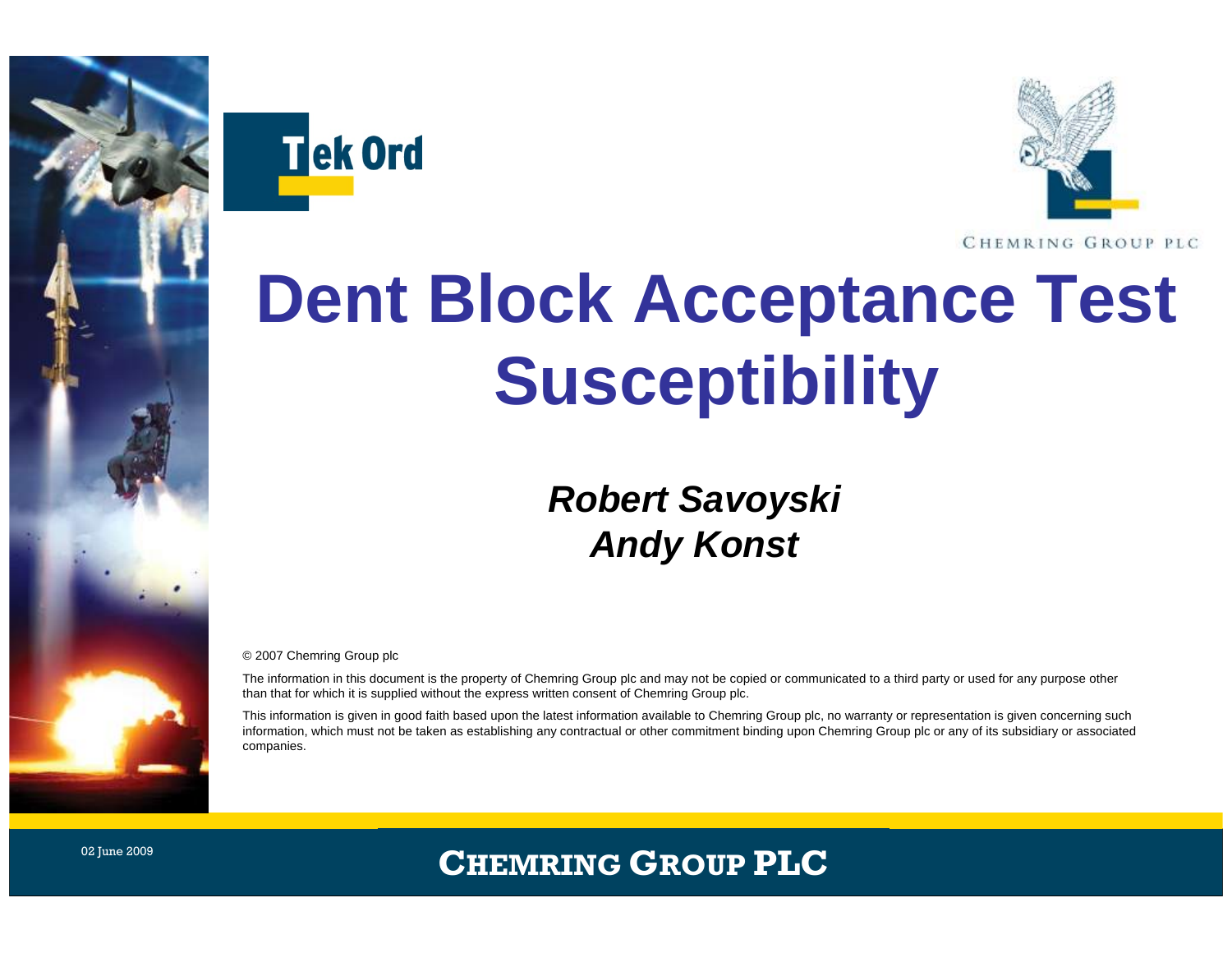



# **Failure to Detect Change**

Investigation of a Change in Propagation Reliability for Detonator/Booster Interface after dent testing failed to detect the change



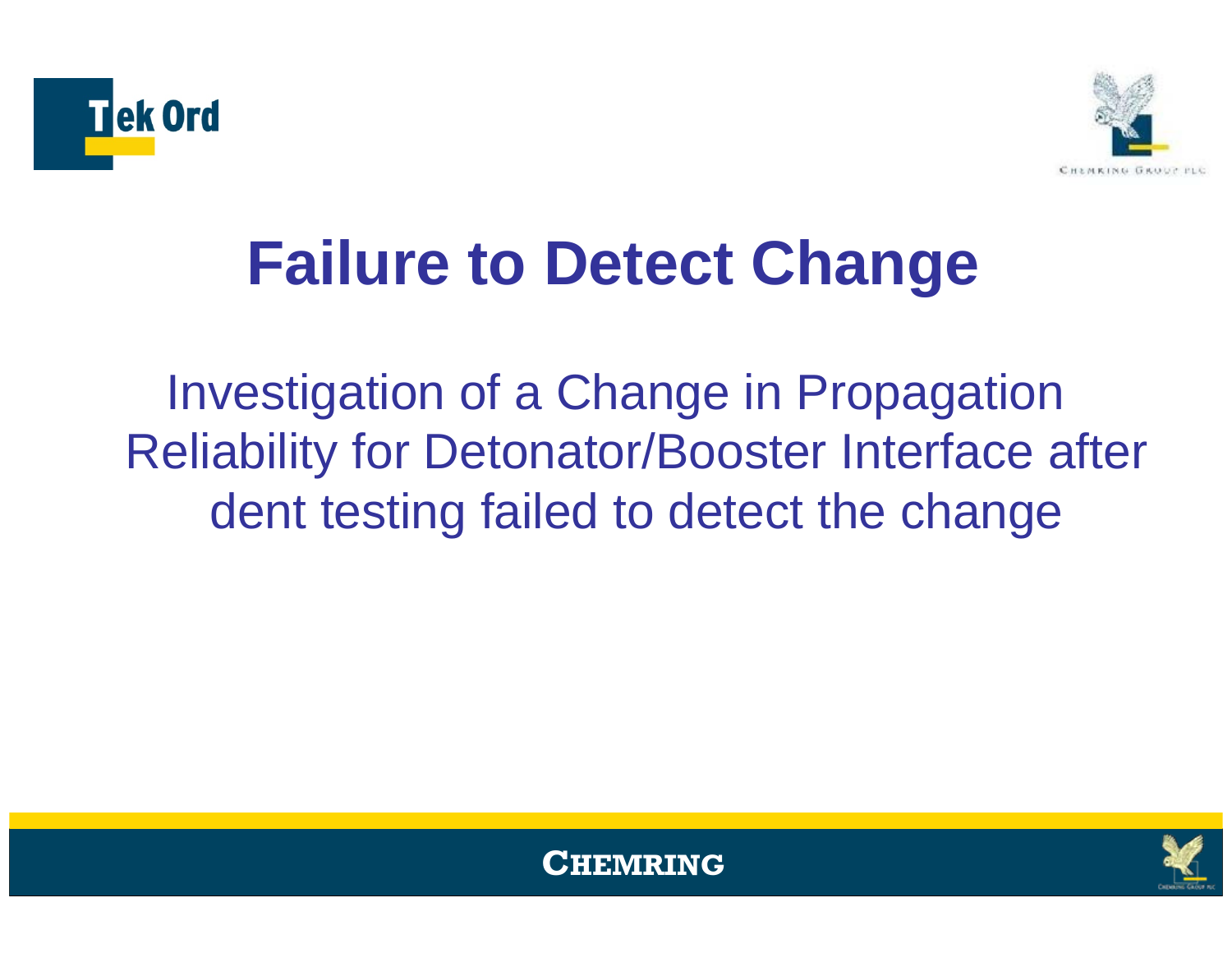

### **Overview**



- MK 80 Bomb explosive train
- **Simulation for testing**





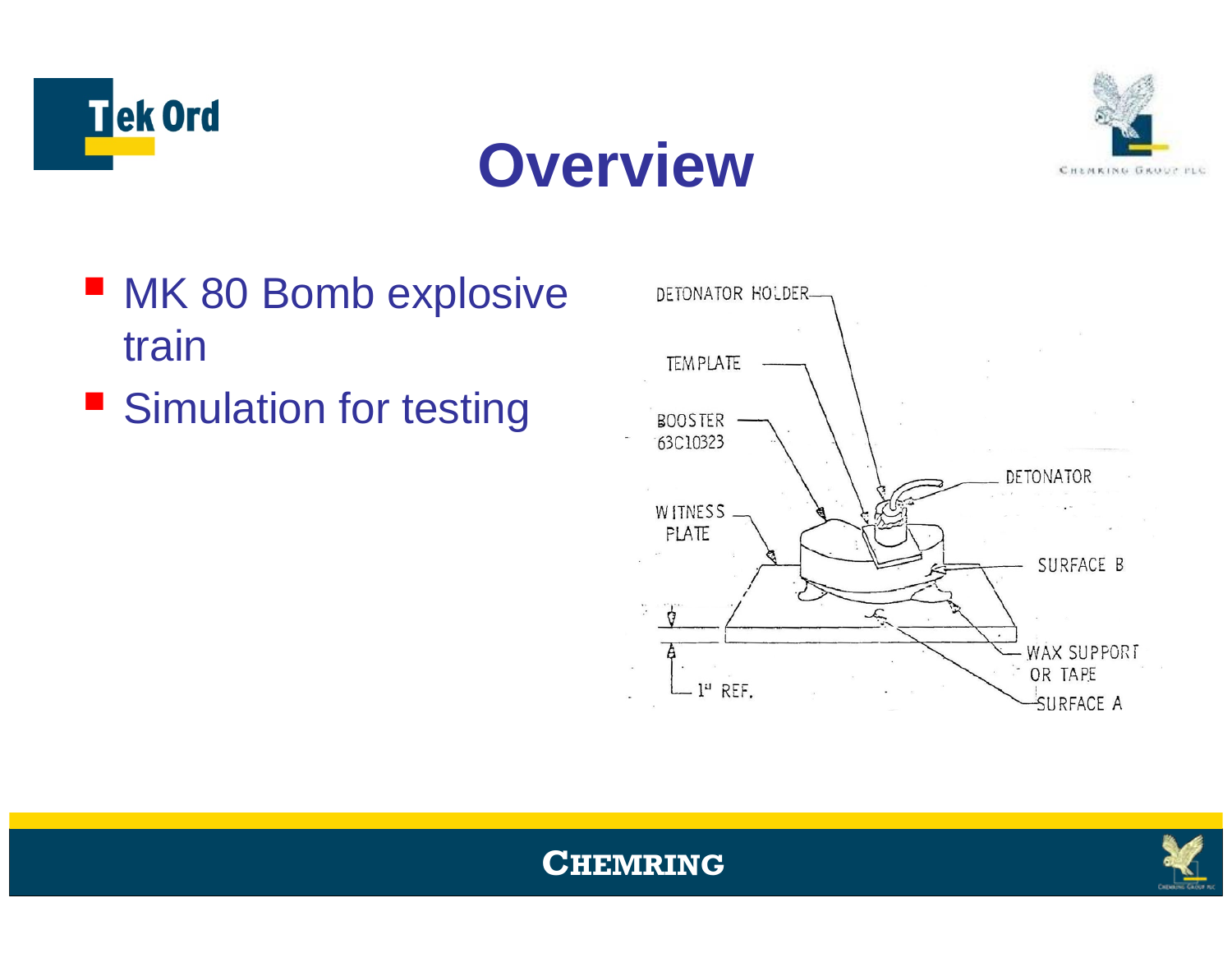









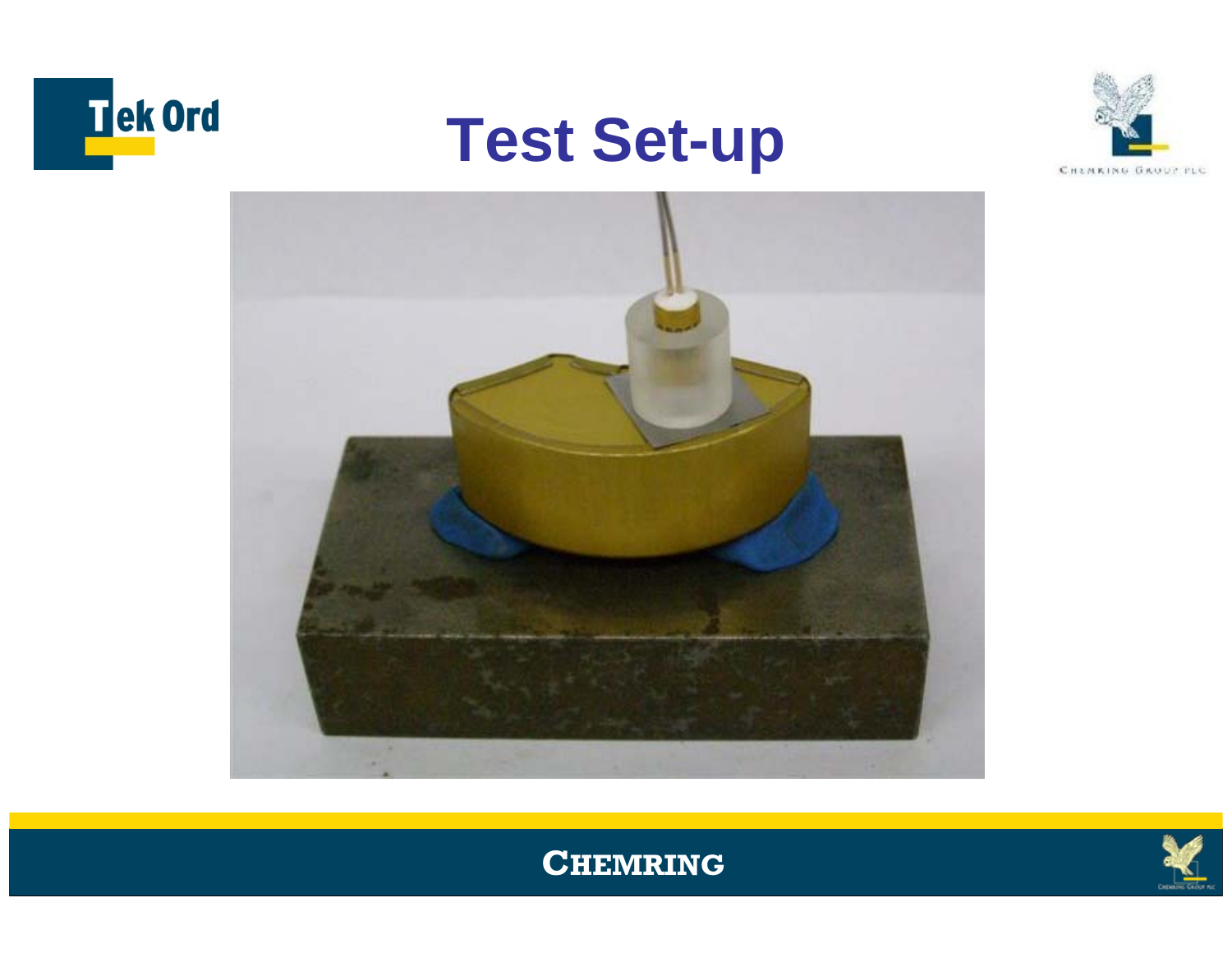



# **History of Detonator Design**

- Original: Plastic plug, epoxy seal, aluminum cup (AF 62A11810)
- **Redesign: Glass header, hermetic solder seal,** plated stainless steel cup
- **Redesign reliability verified**
- Witness block dent criteria confirmed



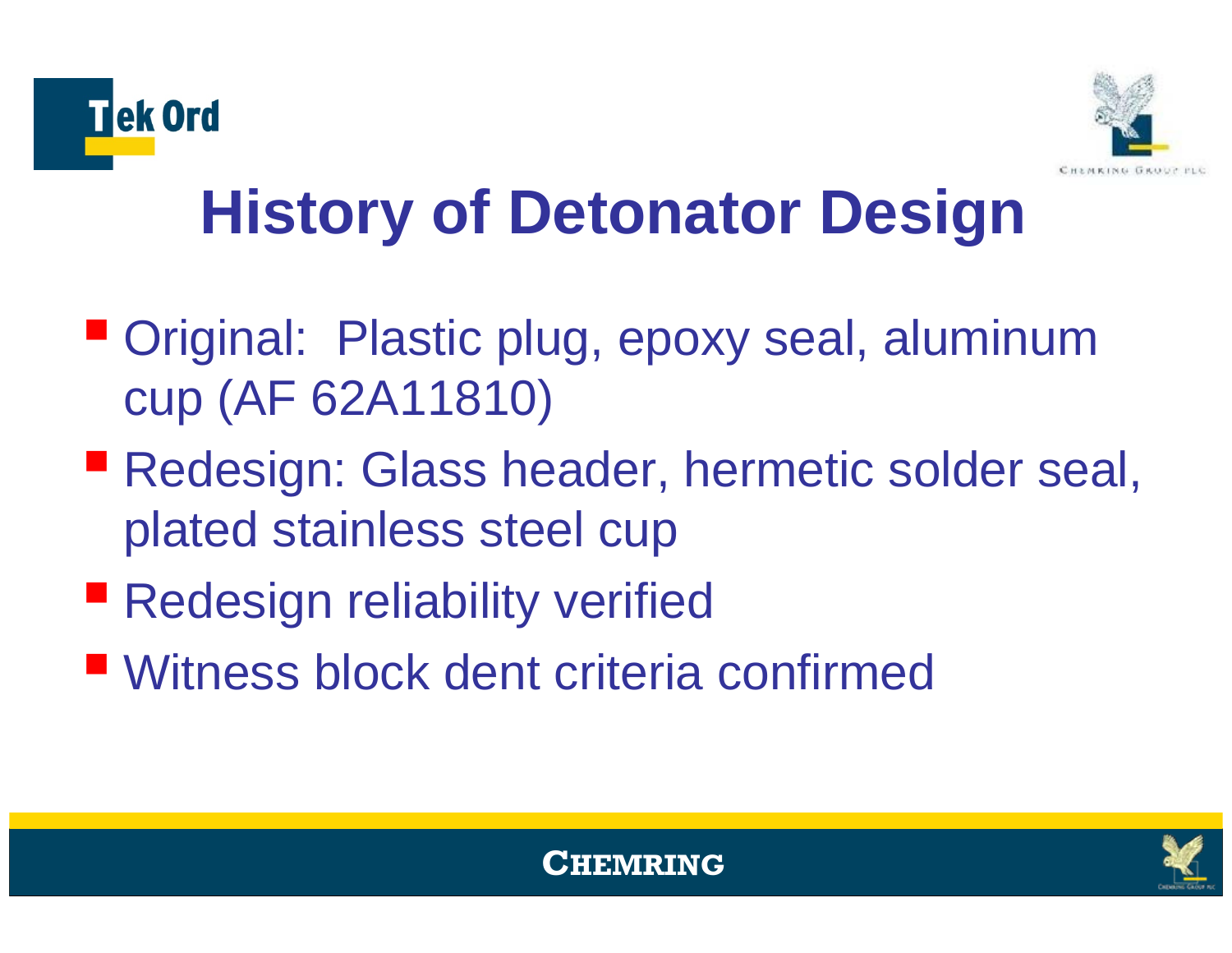



### **Detonator Construction**





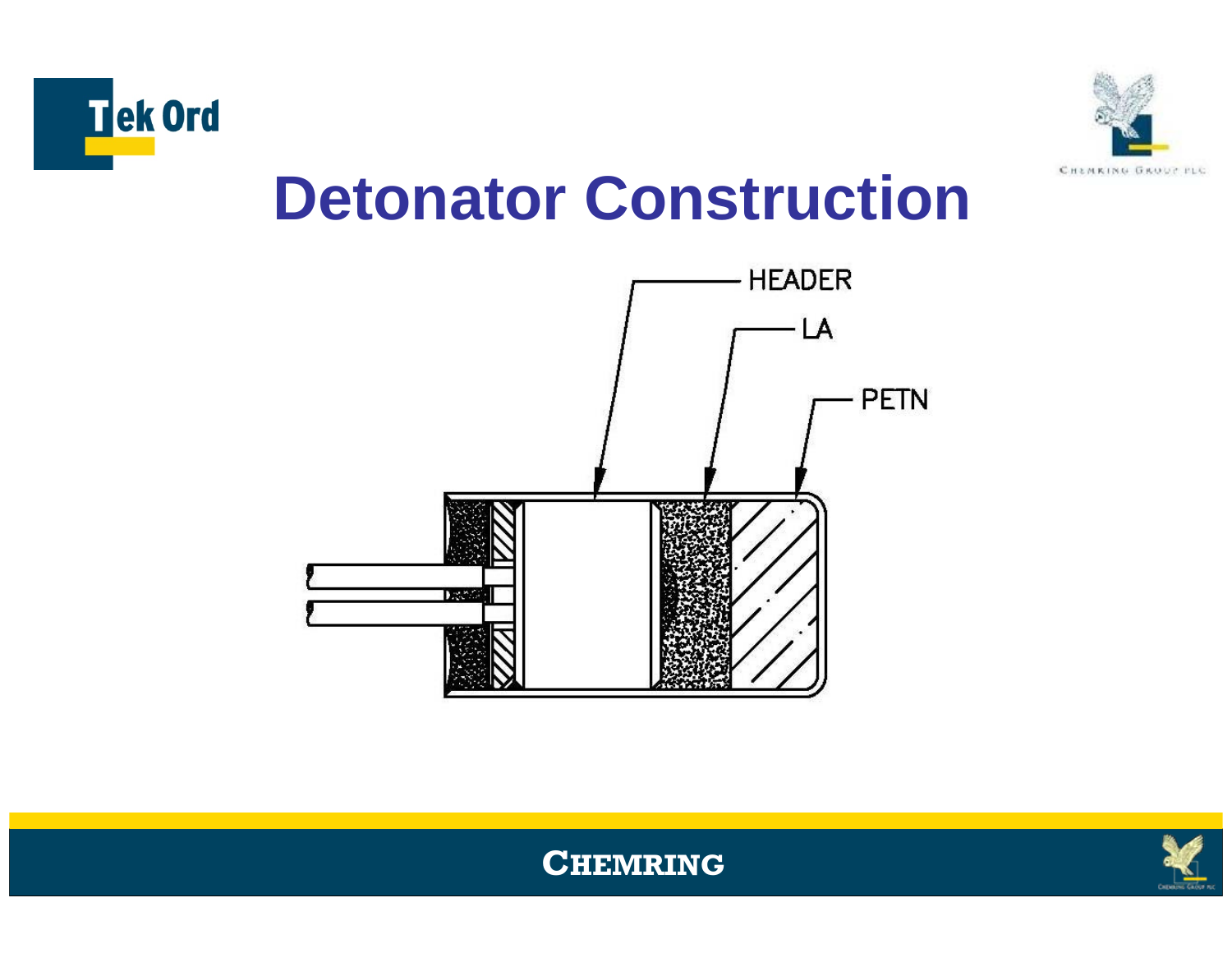



## **Problem**

- Failure of Detonator to initiate Booster discovered during periodic interface testing
- **Explosive transferrelle in reliability of explosive transferrelle in the Change in reliability of explosive transferrelle**
- Historically: 30% margin on 99.9% reliability at 95% confidence
- **Recently: 50% failures**
- **Detonator witness block testing demonstrated** nominal detonator characteristics



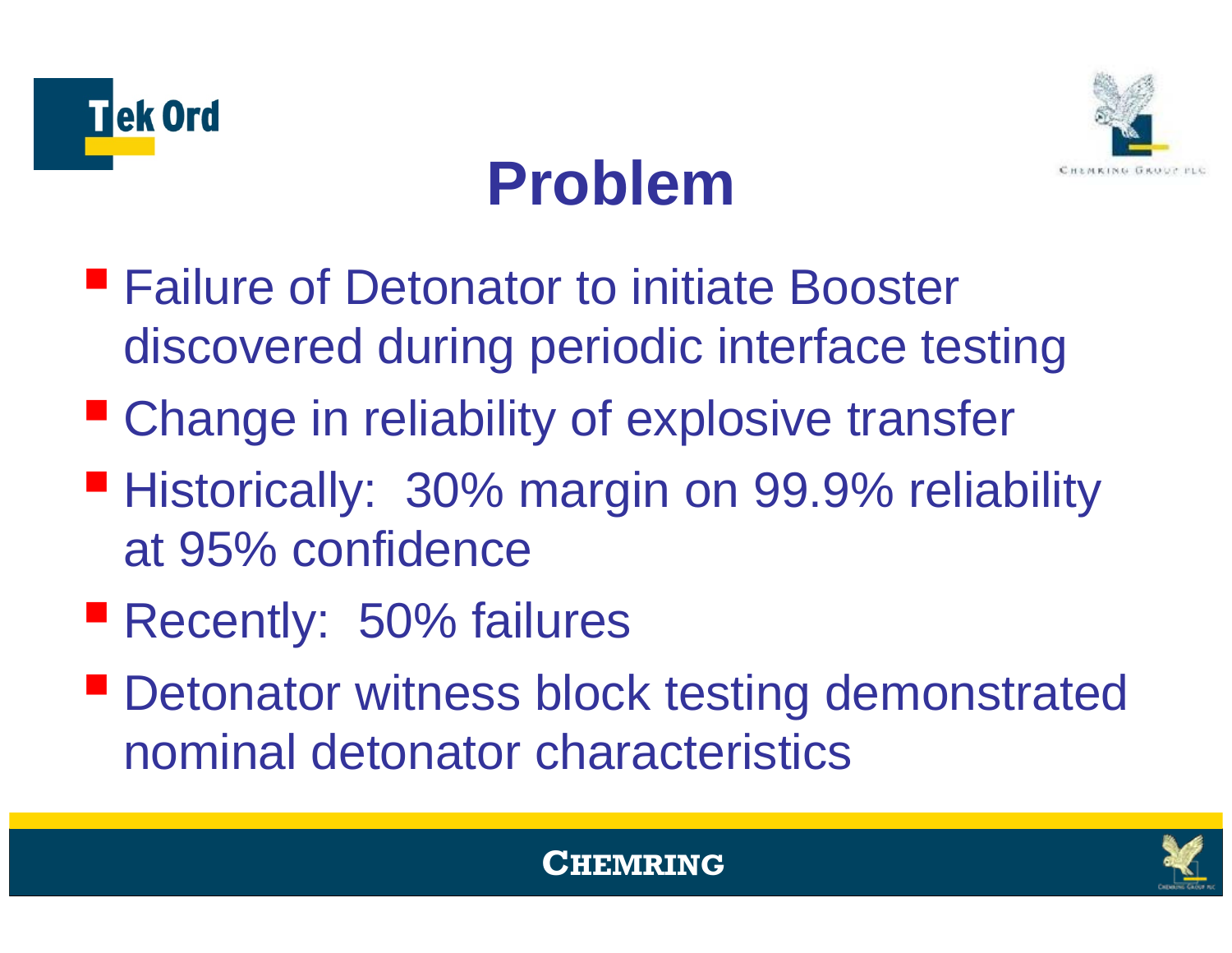



# **Booster Propagation Data**

|                   |                | <b>Booster Func.</b> | <b>Bruceton</b> |
|-------------------|----------------|----------------------|-----------------|
| Det. Lot          | <b>Cup Thk</b> | (Req'd. 5.9 mm)      | 50% Pt.(mm)     |
| 99H001-001        | 0.0105         |                      | 10.67           |
| 02H001-008        | 0.0105         |                      | 11.04           |
| 06F003-001 0.0105 |                | 5/5                  |                 |
| 07K003-005 0.0115 |                | 3/14                 |                 |
| 08A003-006 0.0115 |                | 20/22                |                 |



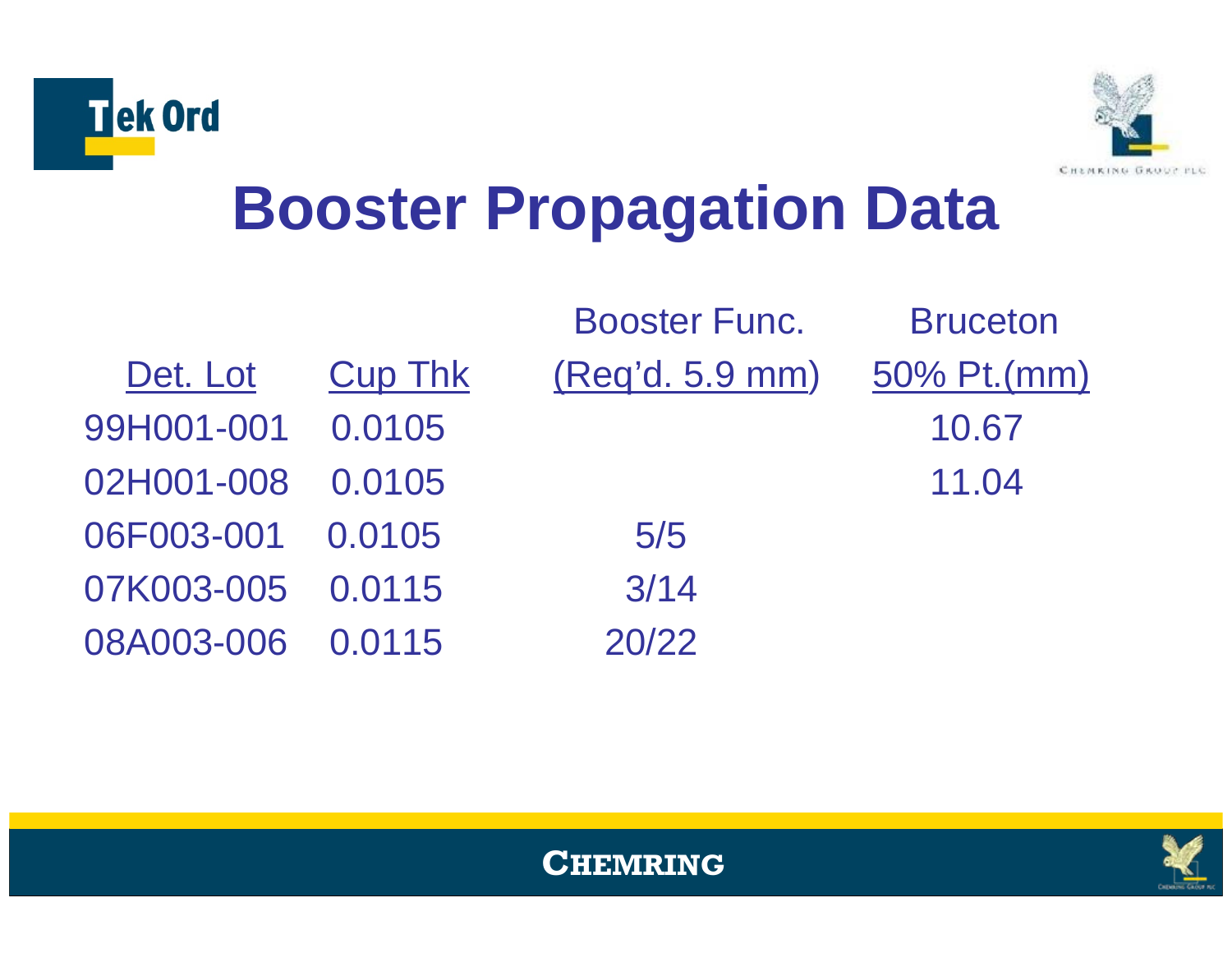



### **Dent Data**

| Lot        | <b>Avg Dent</b> |       | <b>Max Dent Min Dent</b> | <b>Cup Thk</b> |
|------------|-----------------|-------|--------------------------|----------------|
| 99H001-001 | 0.020           | 0.021 | 0.019                    | 0.0105         |
| 02H001-008 | 0.020           | 0.021 | 0.018                    | 0.0105         |
| 04L002-002 | 0.021           | 0.022 | 0.020                    | 0.0105         |
| 06F003-001 | 0.020           | 0.021 | 0.018                    | 0.0105         |
| 07K003-005 | 0.022           | 0.025 | 0.021                    | 0.0115         |
| 08A003-006 | 0.020           | 0.023 | 0.018                    | 0.0115         |



#### **CHEMRING**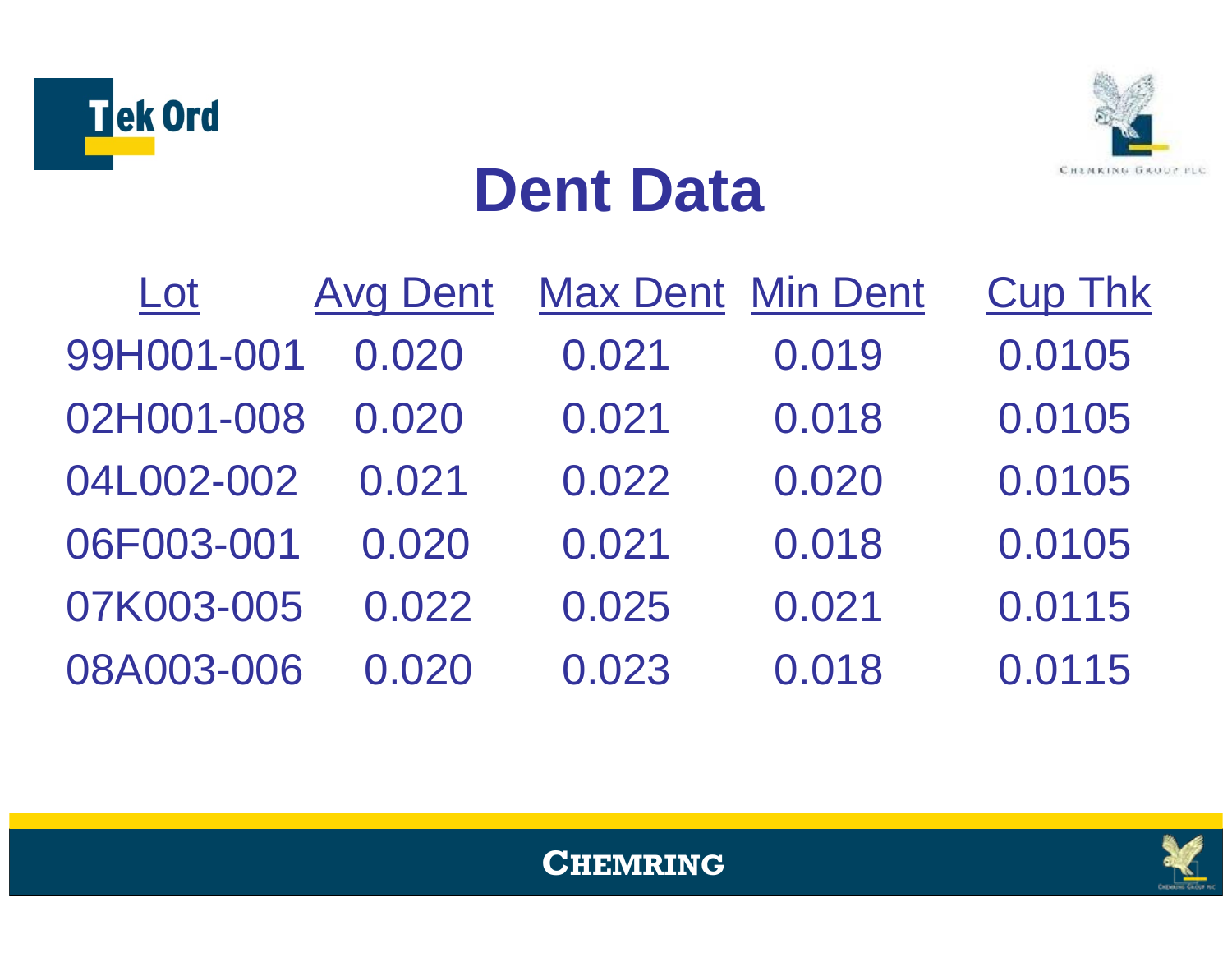



# **Investigation of Variables**

- **Booster changes**
- **Detonator cup changes**
- **Lead Azide changes**
- **PETN changes**
- **Manufacturing process changes**
- **Test set-up changes**



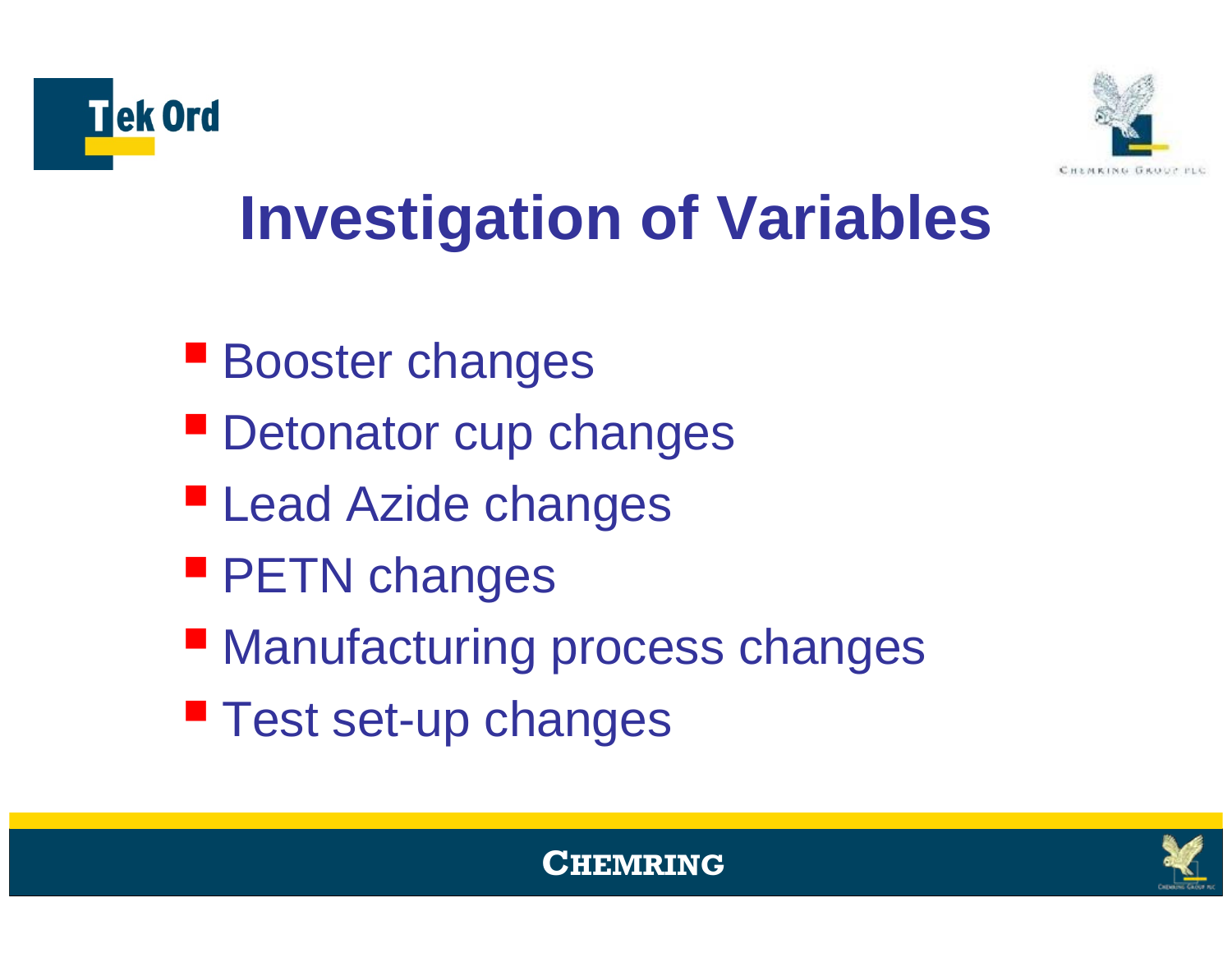



# **Detonator Construction Variables Testing**

|                           | <b>Function Results</b> |                 |                  |
|---------------------------|-------------------------|-----------------|------------------|
| <b>Parameter</b>          | 8 <sub>mm</sub>         | 9 <sub>mm</sub> | 10 <sub>mm</sub> |
| 0.0115 cup end thk        | <b>1F/2S</b>            | <b>3F/2S</b>    | 2F               |
| 0.0105 cup end thk        |                         | 4S              | <b>1S</b>        |
| <b>Normal PETN qty</b>    | <b>1F/2S</b>            | <b>3F/5S</b>    | <b>1F/1S</b>     |
| <b>Increased PETN qty</b> |                         | <b>1S</b>       | 1F               |
| <b>Normal DLA qty</b>     | <b>2S</b>               | <b>3F/1S</b>    | 1F               |
| <b>Increased DLA qty</b>  |                         | <b>1F/2S</b>    | <b>1S</b>        |
| <b>DLA</b>                | <b>1F/1S</b>            | <b>2F/5S</b>    | <b>1F/1S</b>     |
| <b>SPLA</b>               | <b>1S</b>               | <b>1F/1S</b>    | 1F               |

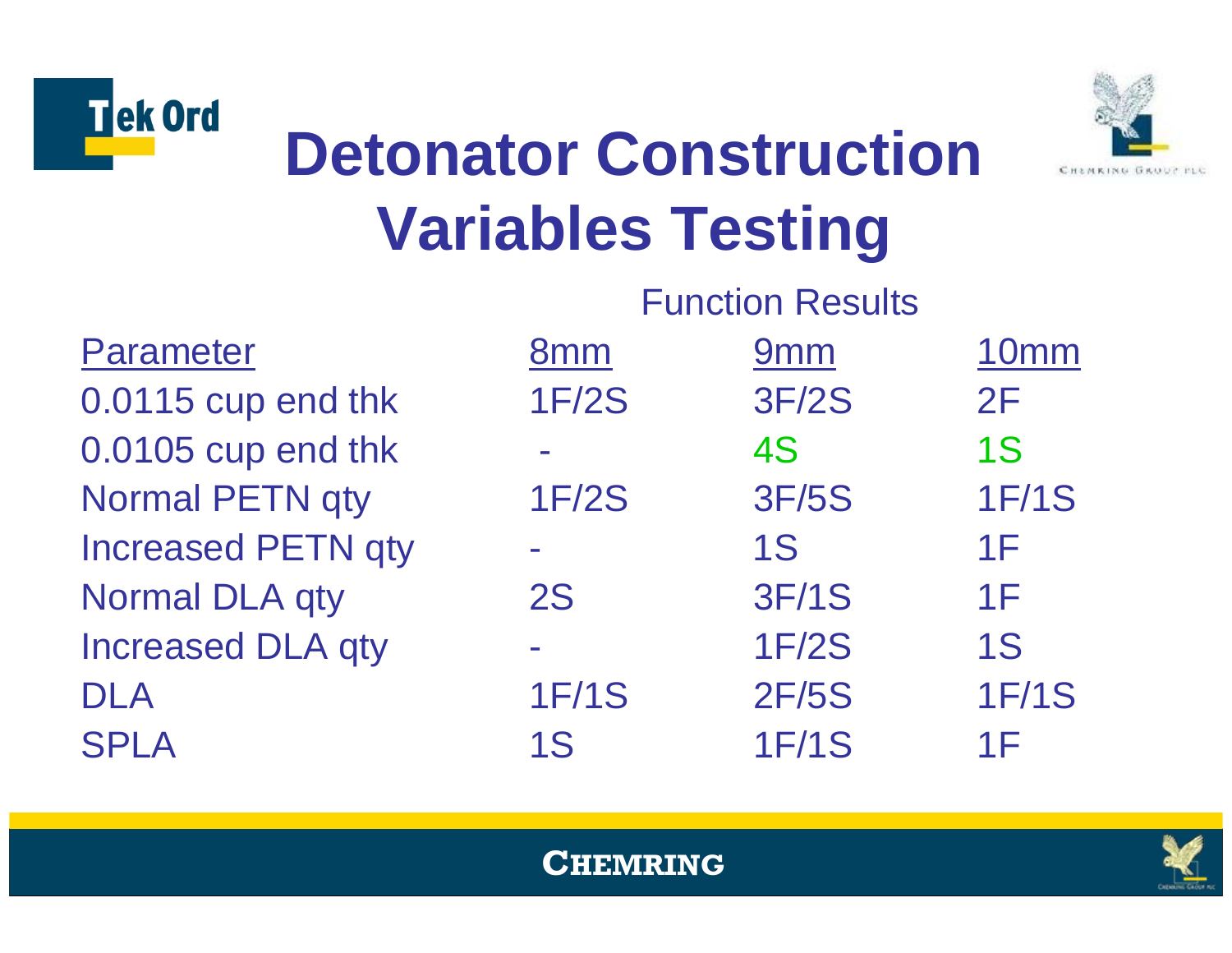



# **Summation**

- **Detonator cup end thickness had greatest** effect
- **Flier plate transfer mechanism likely**
- **No other strong effects noted**
- Another unidentified variable contributed to problem
- Additional increase in reliability desired



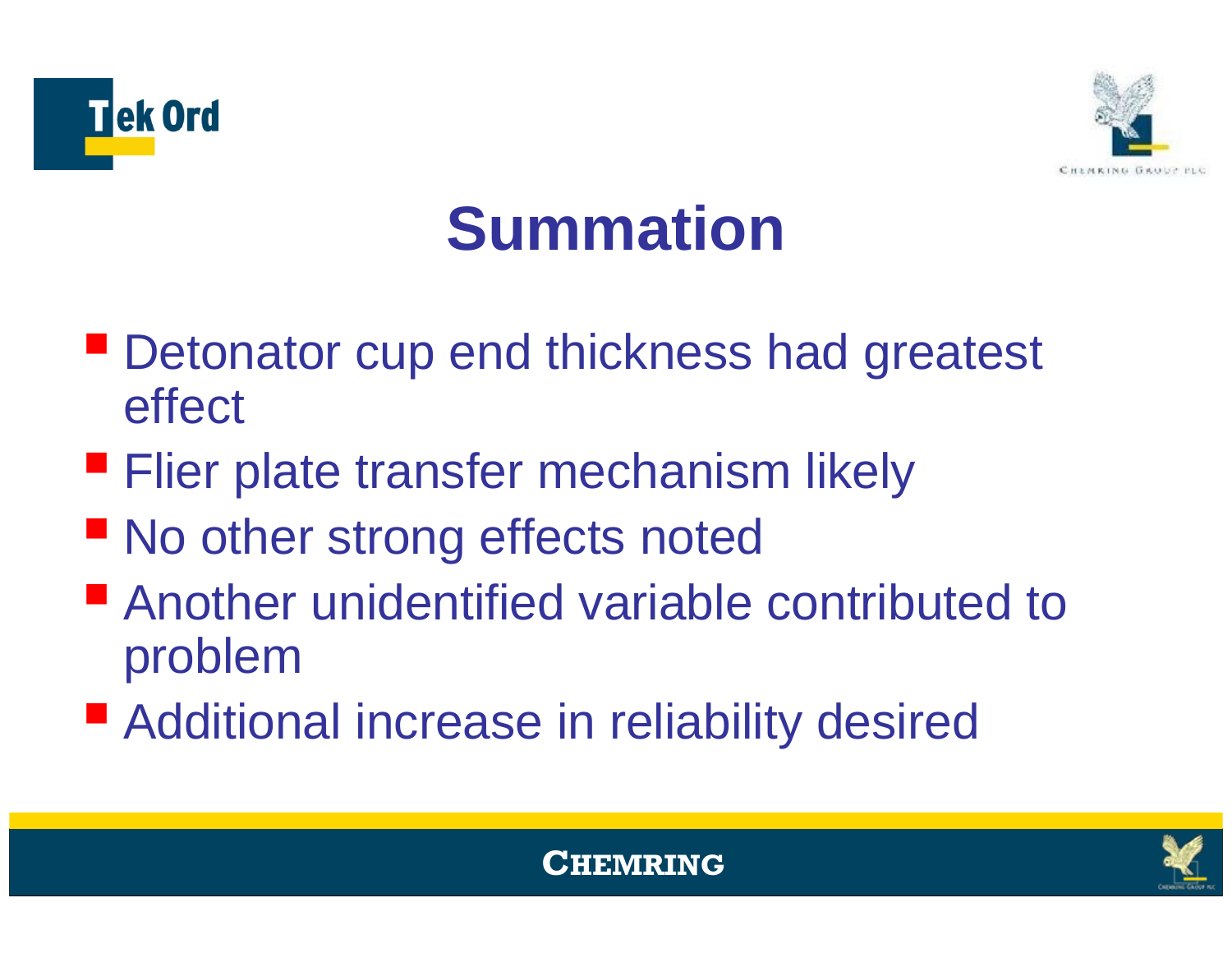



# **Booster Propagation Data**

|             |                         | <b>Bruceton</b> |
|-------------|-------------------------|-----------------|
| Det Lot     | <b>Variable Tested</b>  | 50% Pt.(mm)     |
| 99H001-001  | <b>Std Const</b>        | 10.67           |
| 02H001-008  | <b>Std Const</b>        | 11.04           |
| <b>S001</b> | 0.0105" cup thk         | 8.25            |
| <b>S002</b> | 18% inc DLA             | 8.75            |
| <b>S003</b> | 12% inc PETN            | 9.21            |
|             | 08M004-001 38% inc PETN | 9.10            |



#### **CHEMRING**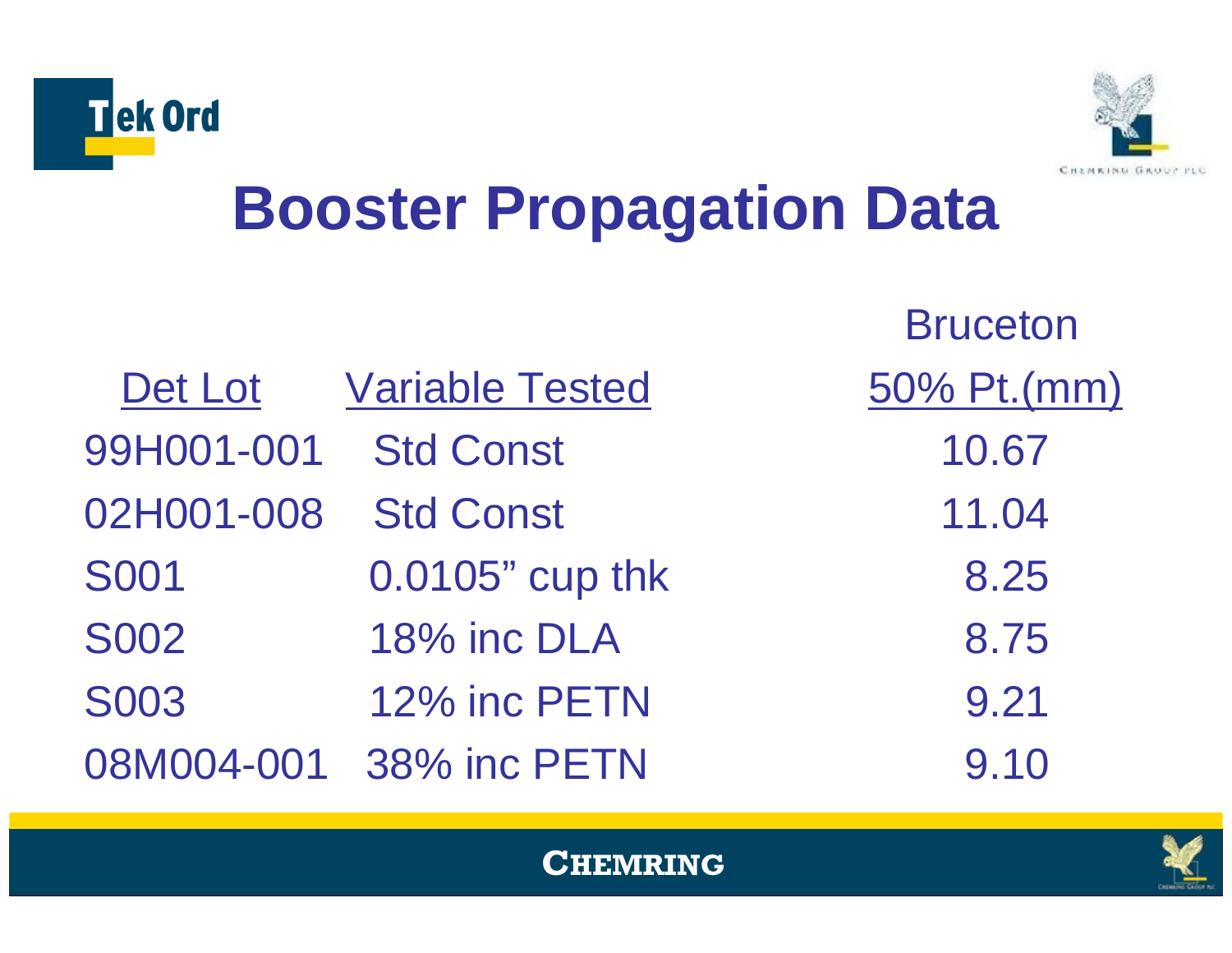



# **Effort to Increase Margin**

### **Increased LA: improved results Increased PETN quantity: greater effect**